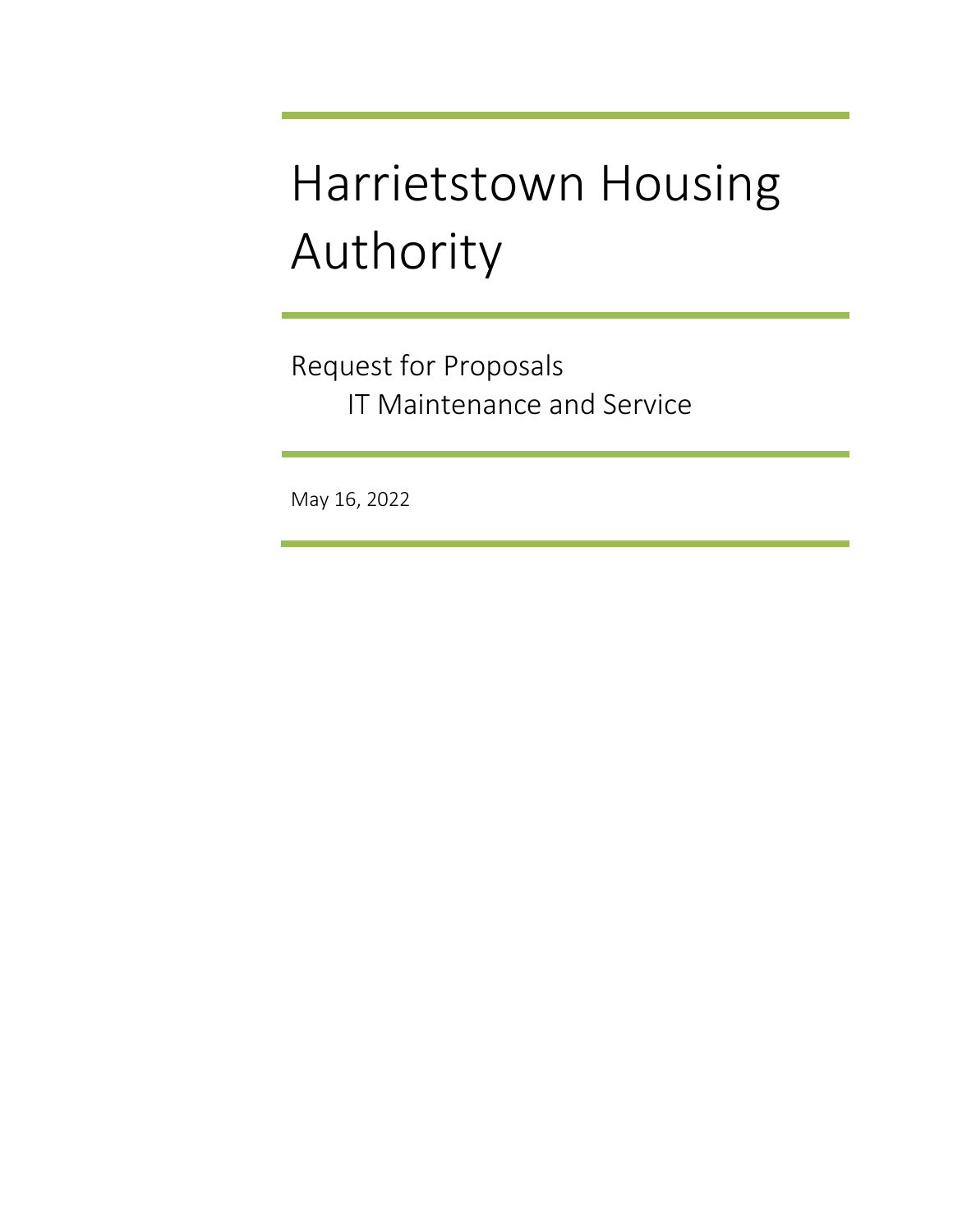# **TABLE OF CONTENTS**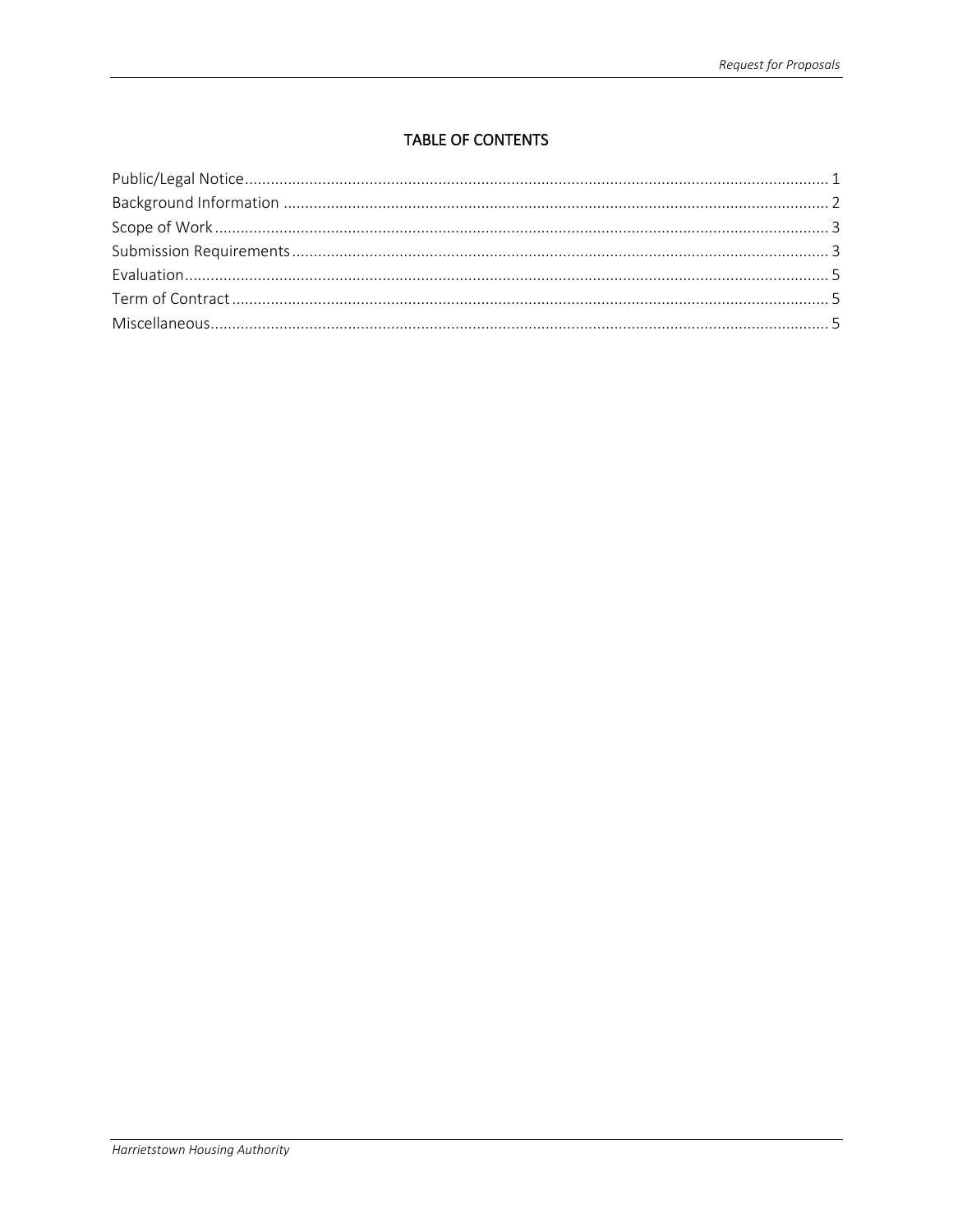# Harrietstown Housing Authority 14 Kiwassa Road, Suite 1 Saranac Lake, NY 12983 Telephone: 518-891-3050 / Fax: 518-891-3630

## PUBLIC/LEGAL NOTICE

REQUEST FOR PROPOSALS IT MAINTENANCE AND SERVICE

The Harrietstown Housing Authority is soliciting proposals for IT Maintenance and Service for a two-year period beginning August 1, 2022 and ending July 31, 2024.

Proposals must be in strict accordance with the specifications cited in the Request for Proposals, copies of which are available at the Harrietstown Housing Authority, 14 Kiwassa Road, Suite 1, Saranac Lake, NY 12983, by calling 518-891-3050, and a[t www.harrietstownha.org.](http://www.harrietstownha.org/)

Proposals are due on or before 3pm, Friday, June 24, 2022 in the Housing Authority Office at the above address. Hard copy and emailed [\(sclarkin@harrietstownha.org\)](mailto:sclarkin@harrietstownha.org) proposals will be accepted. The Housing Authority is an Equal Opportunity Employer under the direction of the U.S. Dept. of HUD and encourages Section 3 and Minority and Women's Business Enterprises to submit proposals.

Solicitation Number #220516-001

Sarah A. Clarkin, PHM Executive Director Harrietstown Housing Authority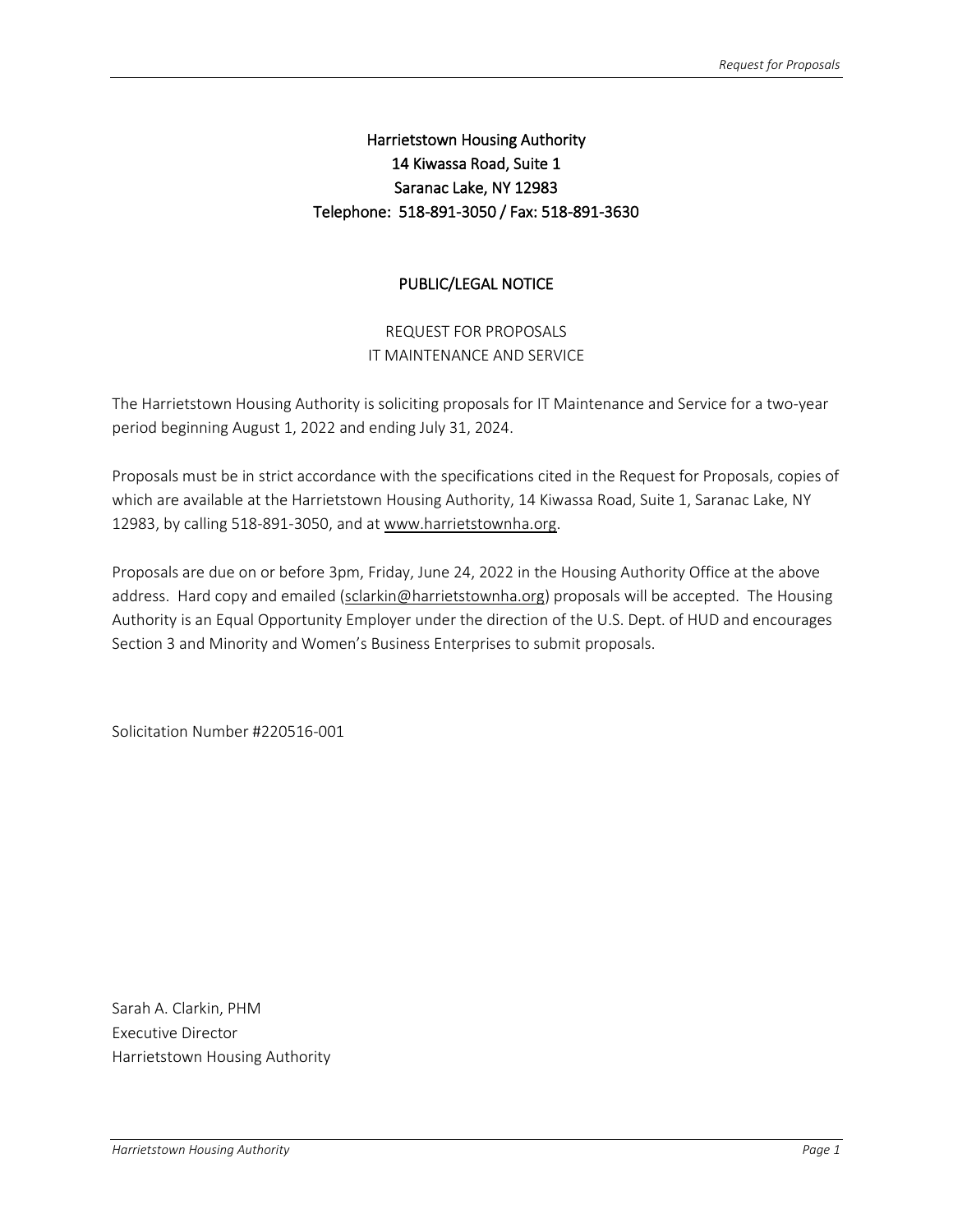#### 1. BACKGROUND INFORMATION

The Harrietstown Housing Authority (HHA)'s mission is to provide public housing and tenant-based assistance program residents with clean, safe and affordable housing in a non-discriminatory manner. Individuals, families, near elderly and elderly who qualify for low income housing assistance are provided opportunities to achieve self-sufficiency and improve the quality of their lives. HHA creates and maintains partnerships with its residents and appropriate community agencies in order to accomplish this mission.

The HHA's programs are administered at the local level in accordance with state and federal laws. The U.S. Department of Housing and Urban Development (HUD) is authorized to enter into contracts with the HHA for grants and loans to assist the HHA in financing the development and modernization of housing units, and to pay operating subsidies and housing assistance payments to help maintain the operation of its affordable housing programs.

The HHA has 113 units of public housing (across two projects) and administers 135 tenant-based Housing Choice vouchers.

| Quantity       | Device Type | Manufacturer   | Model                   | Operating<br>System | Acquisition<br>Date |
|----------------|-------------|----------------|-------------------------|---------------------|---------------------|
|                |             |                |                         |                     |                     |
| 3              | PC          | <b>HP</b>      | ProDesk 405 G2 MT       | Windows 10          | 2014-2015           |
| $\mathbf{1}$   | PC          | <b>HP</b>      | Compaq Pro 6305         | Windows 10          | 2014                |
| $\mathbf{1}$   | PC          | <b>HP</b>      | 260 G2 DM               | Windows 10          | 2015                |
| $\mathbf{1}$   | PC          | <b>HP</b>      | Elite Desk              | Windows 10          | ?ְרָךָ              |
| $\mathbf{1}$   | PC          | Dell           | Vostro 230              | Windows 10          | 2011                |
| $\overline{2}$ | LT          | <b>HP</b>      | ProBook                 | Windows 10          | 2018                |
|                |             |                |                         |                     | 2020 (refurb)       |
| $\mathbf{1}$   | LT          | Dell           | ַרְרְךָ                 | Windows 10          | 2020 (refurb)       |
| $\mathbf 1$    | Server      | HP             | ProLiant ML110<br>Gen 9 | Windows             | 2017                |
|                |             |                |                         | Server 2012 R2      |                     |
|                |             |                |                         | Essentials          |                     |
| $\mathbf{1}$   | Switch      | UniFi          | 24 port non POE         |                     | 2018                |
| $\mathbf{1}$   | Gateway     | UniFi          | 3 port                  |                     | 2018                |
| $\mathbf{1}$   | Copier      | Konica Minolta | C4050i                  |                     | 2019                |

The HHA's IT inventory-in-use consists of:

*\* There are also seven desktop printers.*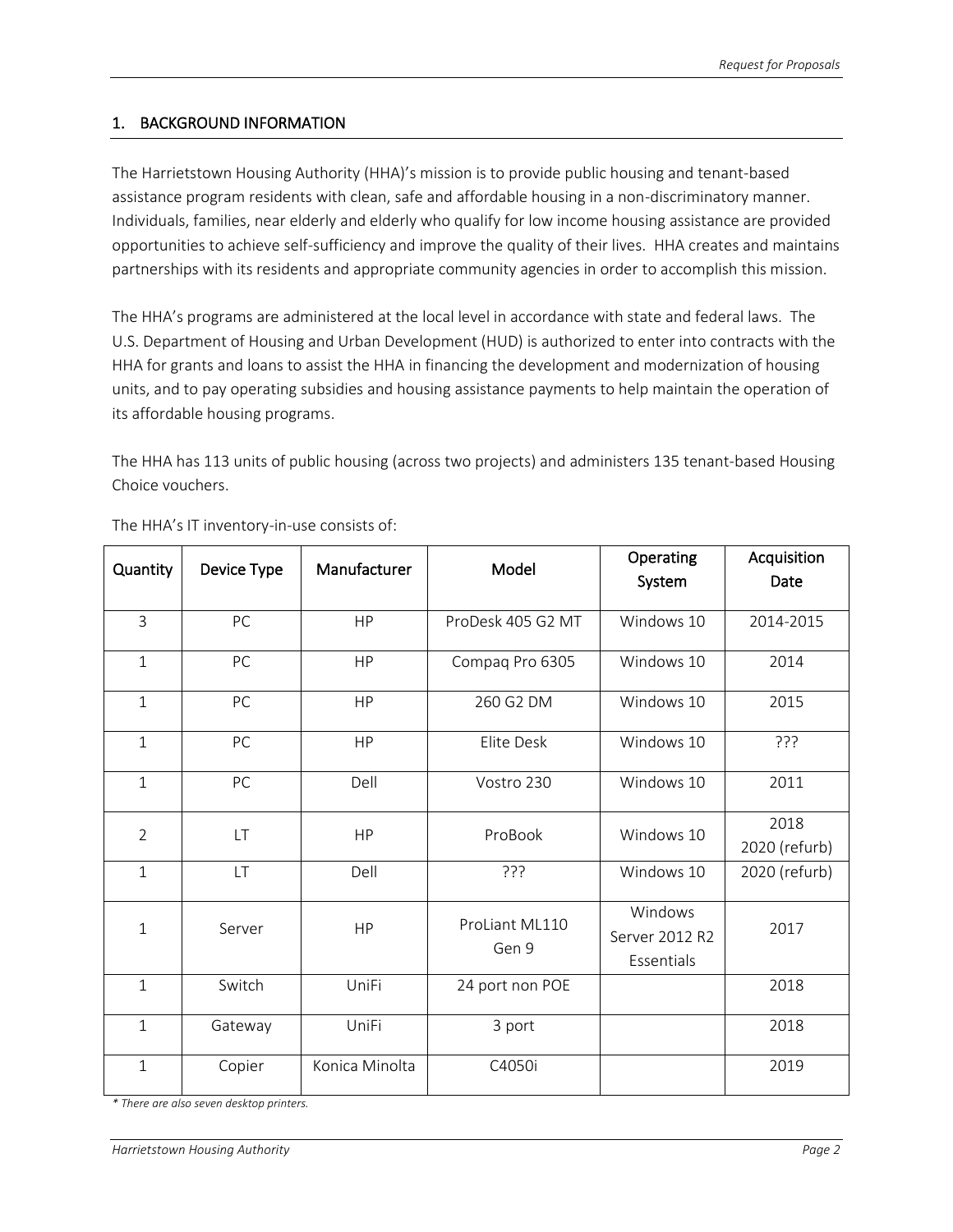## 2. SCOPE OF WORK

Desktop Application Support: The Vendor will perform basic support functions, as needed, including the installation of PCs, laptops, PDAs, and office software. The Vendor will diagnose and correct any desktop application problems; configure PCs and laptops for standard applications; identify and correct any hardware problems; and maintain inventory.

Server and Workstation Administrative Services: The Vendor will manage network and computer systems, including applications, messaging, servers and associated hardware, software, communications, and operating systems, necessary for performance, security, reliability and recoverability of the systems. The Vendor will ensure adequate scheduling and implementation of preventive maintenance for equipment. Additionally, the Vendor will maintain configuration management, including changes, upgrades, patches, etc., user logins, and software products related to servers and workstations. There shall be a timely response to needed maintenance and repairs.

Network Administration Services: The Vendor will maintain and support network equipment including switches, firewalls, routers, and other security devices. The Vendor shall install and maintain printers, scanners, network devices, etc., as applicable and needed. There shall be proactive monitoring of network equipment, network performance, and capacity management services. Maintenance of network documentation is required.

Email, Security, and Backup Efforts: The Vendor will maintain email accounts using the HHA domain and add, change, and/or delete employee accounts as requested. The Vendor will maintain virus detection programs on the server and users' computers and laptops; and perform periodic security audits. The HHA will be configured to enable remote access in a secure environment, with provisions for remote access administration, as requested. The Vendor will ensure daily backup of computer, data and information, email, and the like. The Vendor will ensure availability of programs to restore systems and data if servers and/or computers go down.

Reports: The Vendor shall submit quarterly service reports, summarizing service and IT policy issues. The Vendor must be available to meet with HHA staff to review reports and discuss issues.

Purchasing: Vendor shall work with the HHA Executive Director to identify and access those products that best meet HHA's needs and, at the same time, adhere to cost constraints.

#### 3. SUBMISSION REQUIREMENTS

Proposals must be submitted in a hard copy or electronic format as set forth in this Request for Proposals, and received by the HHA on or before Friday, June 24, 2022, 3pm. The mailing/physical address is 14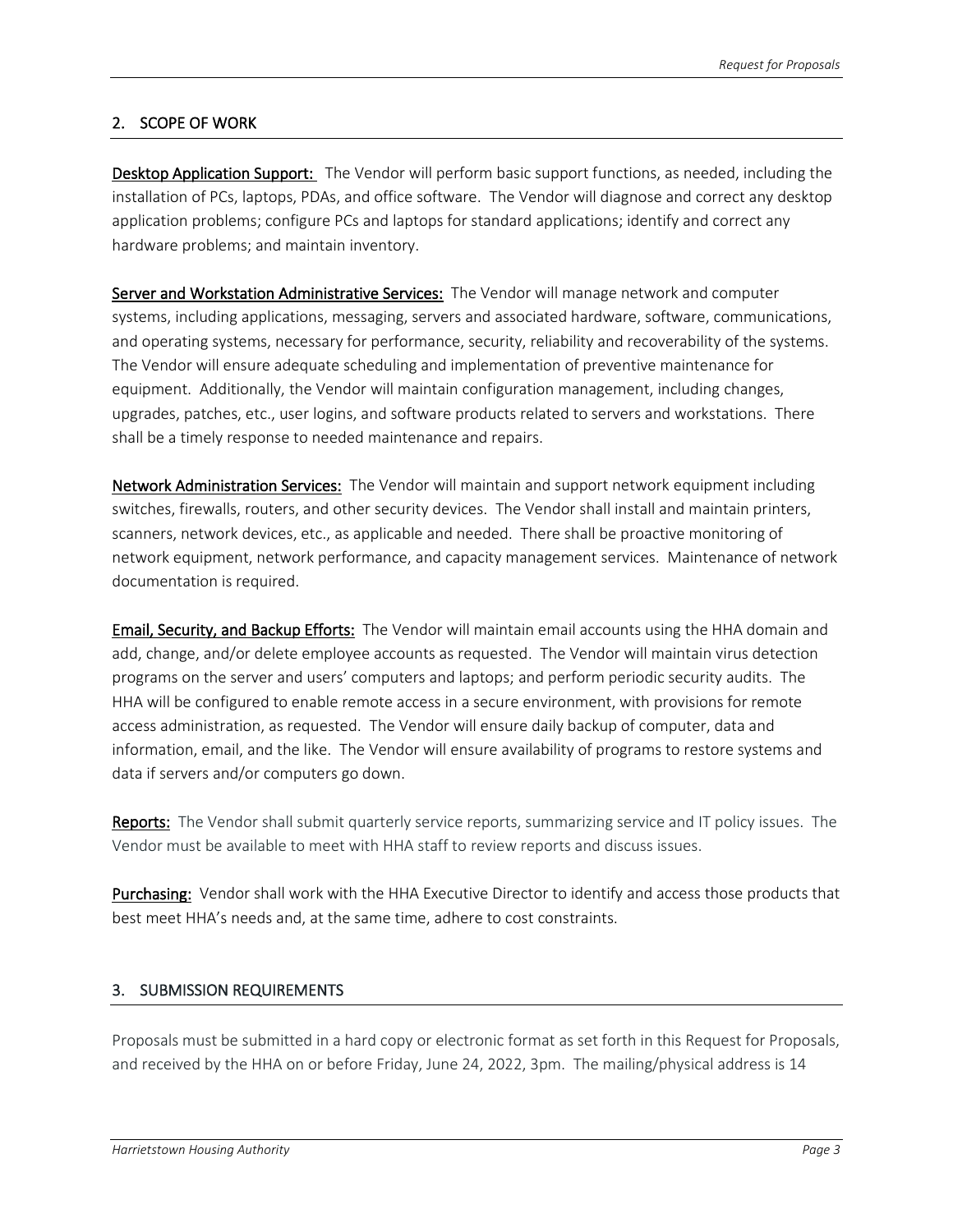Kiwassa Road, Suite 1, Saranac Lake, NY 12983. All proposals shall be sent to the attention of Sarah A. Clarkin, Executive Director. Proposals can be emailed to [sclarkin@harrietstownha.org.](mailto:sclarkin@harrietstownha.org)

Any proposal received after the time specified for receipt will not be considered unless it is the only proposal received.

Proposal shall be clearly organized under four (4) headings:

- 1. Letter of Transmittal
- 2. General Vendor Information
- 3. Proposal
- 4. Costs

Letter of Transmittal. Please include the following statements and information:

- Business name, address, telephone number
- Name, title, email address, and telephone number of the person authorized to represent the business
- Federal and State taxpayer identification number
- A brief statement of your understanding of the services to be performed and your experience providing these services
- A statement indicating that the proposal and cost schedule shown will be valid and binding for ninety (90) days following the proposal due date, and will become part of the contract negotiated with HHA

General Vendor Information. Please provide the following information:

- Length of time in business
- Length of time in business providing proposed services
- Total number of clients
- If applicable, certification of Section 3 and/or Women or Minority Business Enterprise status

Proposal. Please include the following:

- Name and title of person(s) who will do the work
- Resumes of said person(s)
- Description of approach to provide requested services and any experience providing similar services
- Name, title, address and telephone numbers of three clients for whom similar services have been provided, including information on the actual services provided and length of tenure
- Hours of availability via phone, via email, and for on-site visits
- Response time (via phone or email) to address problems
- If needed, response time (in person) to address problems
- Proposal summary, including reason(s) for pursuing this work and unique qualifications to perform the services
- A specific list of any services which would not be covered in the proposal price. The Vendor shall indicate the impact, if any, of changes in HHA's IT infrastructure on the fixed fee.